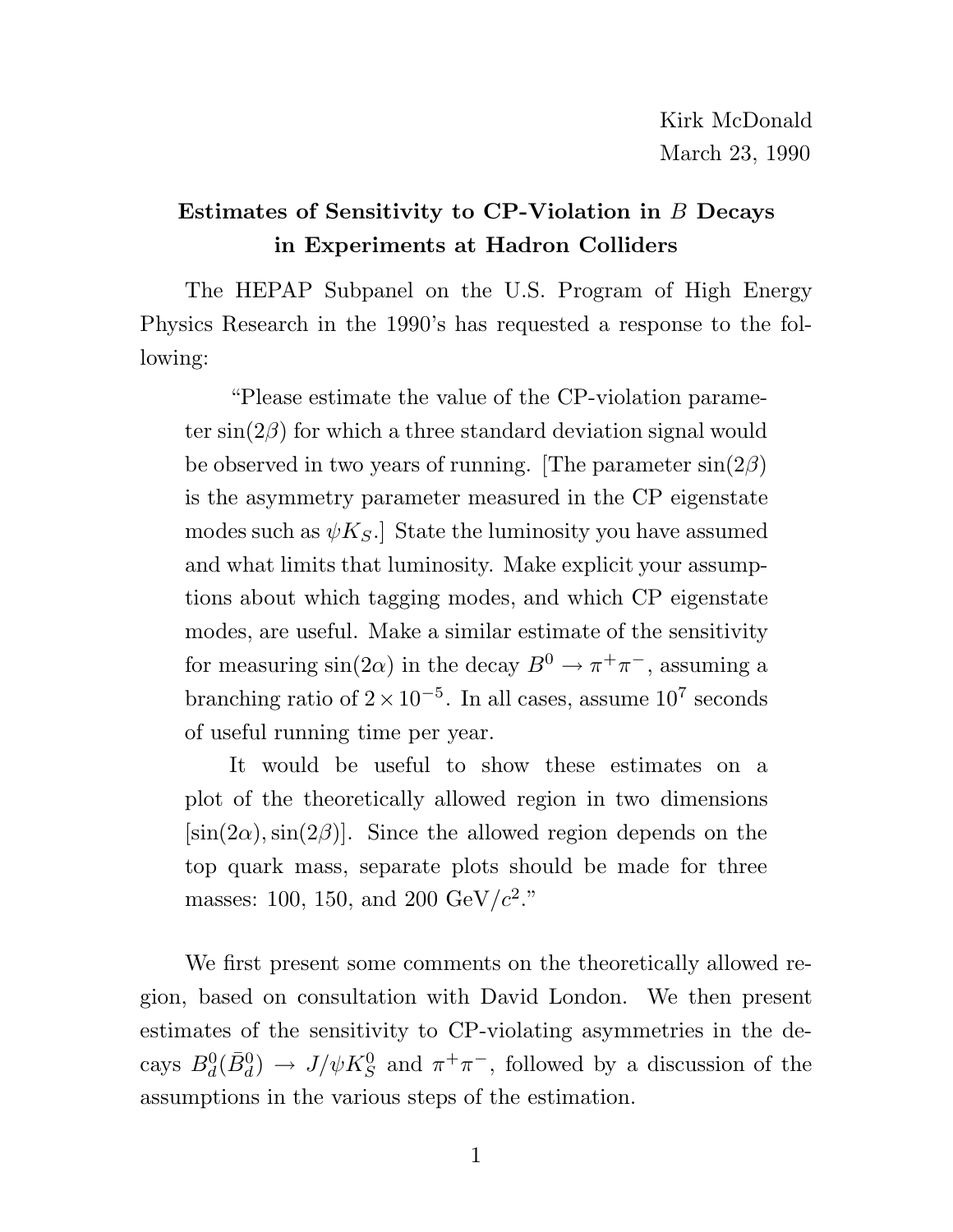#### **Theoretical Parameter Space for CP-Violating Asymmetries**

We propose to study CP-violating effects in the neutral B-meson system by measuring the decay asymmetry

$$
A(t) = \frac{\Gamma(B(t) \to f) - \Gamma(\bar{B}(t) \to \bar{f})}{\Gamma(B(t) \to f) + \Gamma(\bar{B}(t) \to \bar{f})},
$$

where  $B(t)$   $(B(t))$  is a state which at  $t = 0$  was a  $B(B)$  meson. When the final state f is a CP eigenstate  $(f = \pm \bar{f})$ , and hence the B must be neutral), the asymmetry can be written

$$
A(t) = \sin 2\phi \sin x_q(t/\tau),
$$

where  $x_q = \Delta M/\Gamma$  is the mixing parameter for the  $B_q$  system  $(q = d, s)$ . The angle  $\phi$  is an interior angle of the so-called unitarity triangle that represents the (approximate) constraint on CKM matrix elements that  $V_{ul}^{\star}$  $U_{ub}^{\star} - V_{us}V_{cb}^{\star}$  $C_{cb}^{\star} + V_{td} = 0$ . As particular cases we have

 $\phi = \beta = \text{angle between } V_{td} \text{ and the real axis, for } B_d^0 \to J/\psi K_S^0;$  $\phi = \alpha = \text{ angle between } V_{td} \text{ and } V_{ub}^* \text{ for } B_d^0 \to \pi^+ \pi^-$ .

The beauty of B physics is that the CKM-matrix parameters are directly related to an experimentally observable quantity, without corrections due to uncertainties in the top-quark mass, hadronic form factors, or final-state effects. This statement is true only to the extent that the relevant decays are governed by a single amplitude; penguin diagrams may contribute corrections. Recent papers by Gronau [P.R.L. **63**, 1451 (1989)], and by London and Peccei [Phys. Lett. **223**, 257 (1989)] demonstrate that for the decay  $B_d^0 \rightarrow J/\psi K_S^0$ we can still write  $\phi = \beta$  in the presence of penguin corrections, and that the corrections to  $\phi = \alpha$  for  $B_d^0 \to \pi^+ \pi^-$  are at most 20%.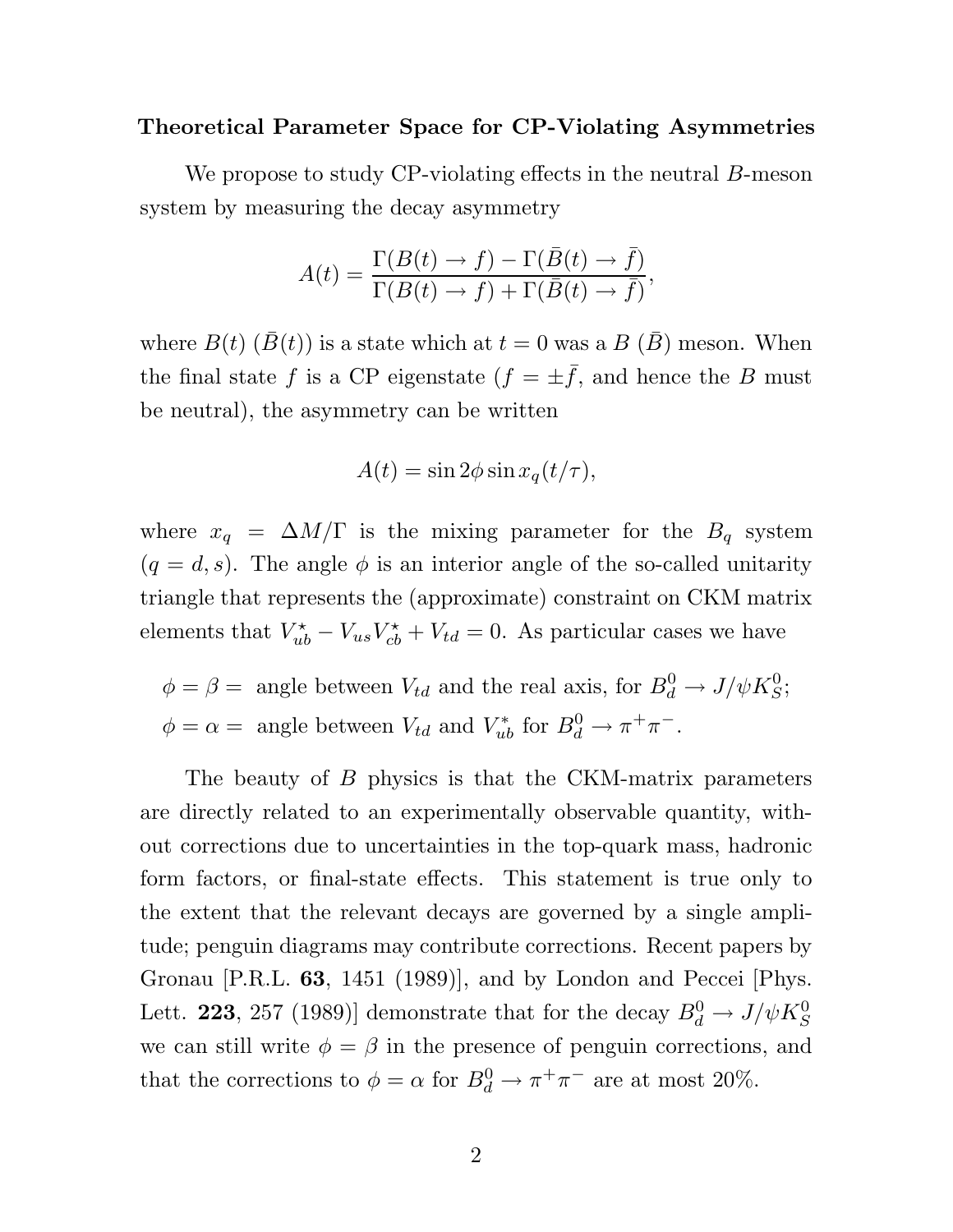Prior to making the direct measurements of  $\sin(2\alpha)$  and  $\sin(2\beta)$ , constraints on these can be made using our present knowledge of the CKM-matrix parameters, but the constraints are sensitive to the topquark mass. These constraints are sketched on the following page for  $M_t = 100, 150, \text{ and } 200 \text{ GeV}/c^2$ . They were calculated using the parametrization of the CKM matrix that

$$
\begin{pmatrix}\nV_{ud} & V_{us} & V_{ub} \\
V_{cd} & V_{cs} & V_{cb} \\
V_{td} & V_{ts} & V_{tb}\n\end{pmatrix} \approx \begin{pmatrix}\n1 - \frac{\lambda^2}{2} & \lambda & A\rho\lambda^3 e^{-i\delta} \\
-\lambda & 1 - \frac{\lambda^2}{2} & A\lambda^2 \\
A\lambda^3(1 - \rho e^{i\delta}) & -A\lambda^2 & 1\n\end{pmatrix}.
$$

The parameter  $\lambda$  is the Cabibbo angle ( $\lambda = 0.22$ ), and  $A = 1$  to good accuracy from analyses of the B-meson lifetime. Three additional experimental results are used to constrain the CKM-matrix elements, but the latter are allowed to move within limits implied by variation of the experimental results with  $\pm 1.5\sigma$  (*i.e.*, a 90% confidence interval):

 $|\epsilon| = (2.28 \pm 0.02) \times 10^{-3}$  from K decay;  $x_d = 0.72$ .  $\pm$  0.10 from  $B_d$ - $\bar{B}_d$  mixing at ARGUS and CLEO;  $\rho = 0.53 \pm 0.18$  from  $|V_{ub}/V_{cb}| = 0.115 \pm 0.018$  at ARGUS and CLEO.

Also,

$$
\sin(2\beta) = \text{Im}\left(\frac{V_{td}}{V_{td}^{\star}}\right) = \frac{2\rho\sin\delta(1-\rho\cos\delta)}{1+\rho^2-2\rho\cos\delta},
$$

$$
\sin(2\alpha) = \text{Im}\left(\frac{V_{ub}}{V_{ub}^{\star}}\right)\left(\frac{V_{td}}{V_{td}^{\star}}\right) = \frac{2\sin\delta(\cos\delta-\rho)}{1+\rho^2-2\rho\cos\delta}.
$$

From the figures, we infer that  $sin(2\beta)$  and  $sin(2\alpha)$  cannot both be small, but that  $\alpha$  could be near 90° for  $M_t \sim 150 \text{ GeV}/c^2$ .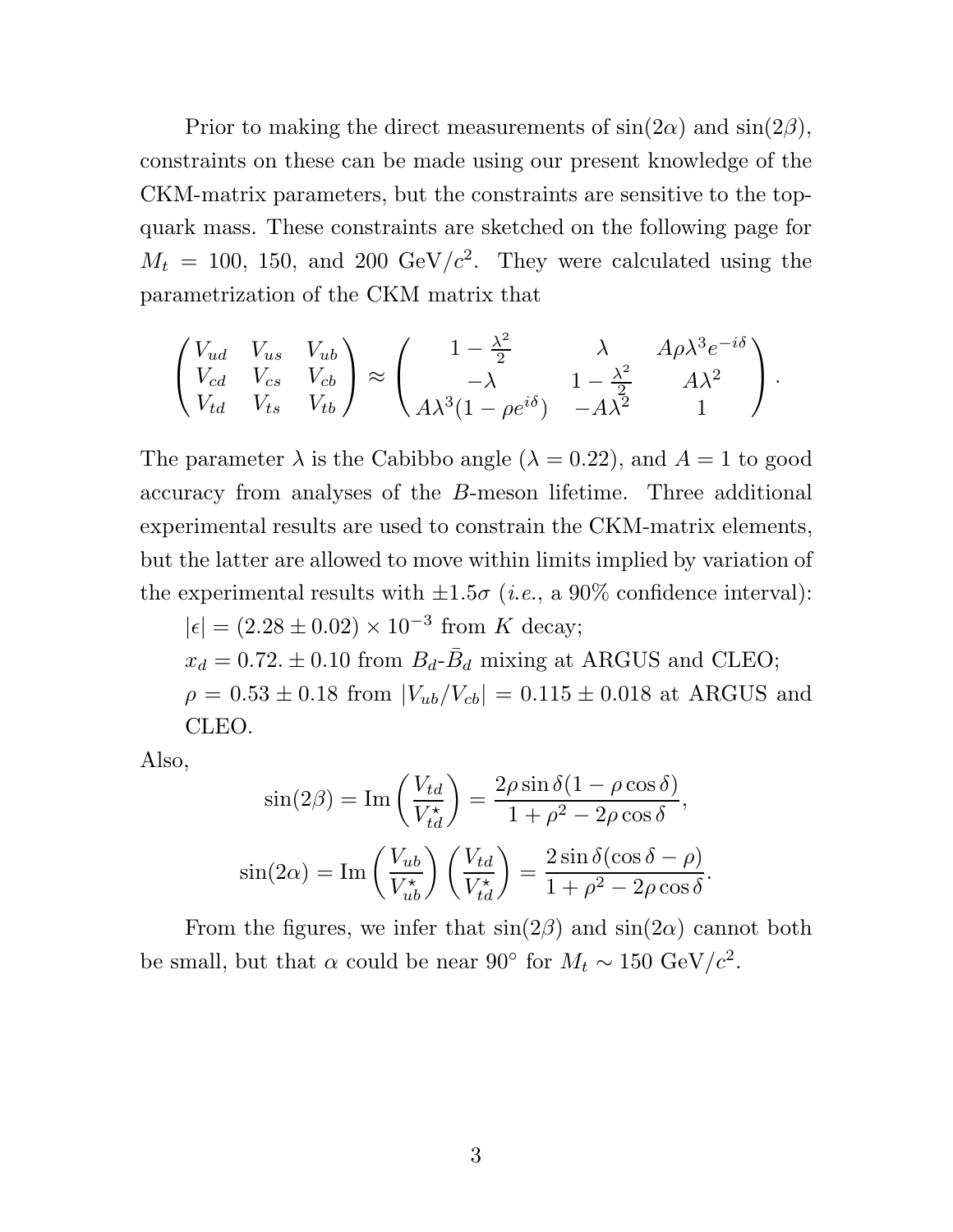

The shaded areas of the plots are the allowed regions (90% confidence) of  $sin(2\beta)$  and  $sin(2\alpha)$  based on present experimental knowledge, for top-quark masses 100, 150, and 200  $GeV/c^2$ . Note the different vertical scales.

A B-physics experiment at the SSC could measure  $sin(2\beta)$  and  $\sin(2\alpha)$  to better than three standard deviations in two years of running for  $|\sin(2\beta)| > 0.016$  and  $|\sin(2\alpha)| > 0.018$ .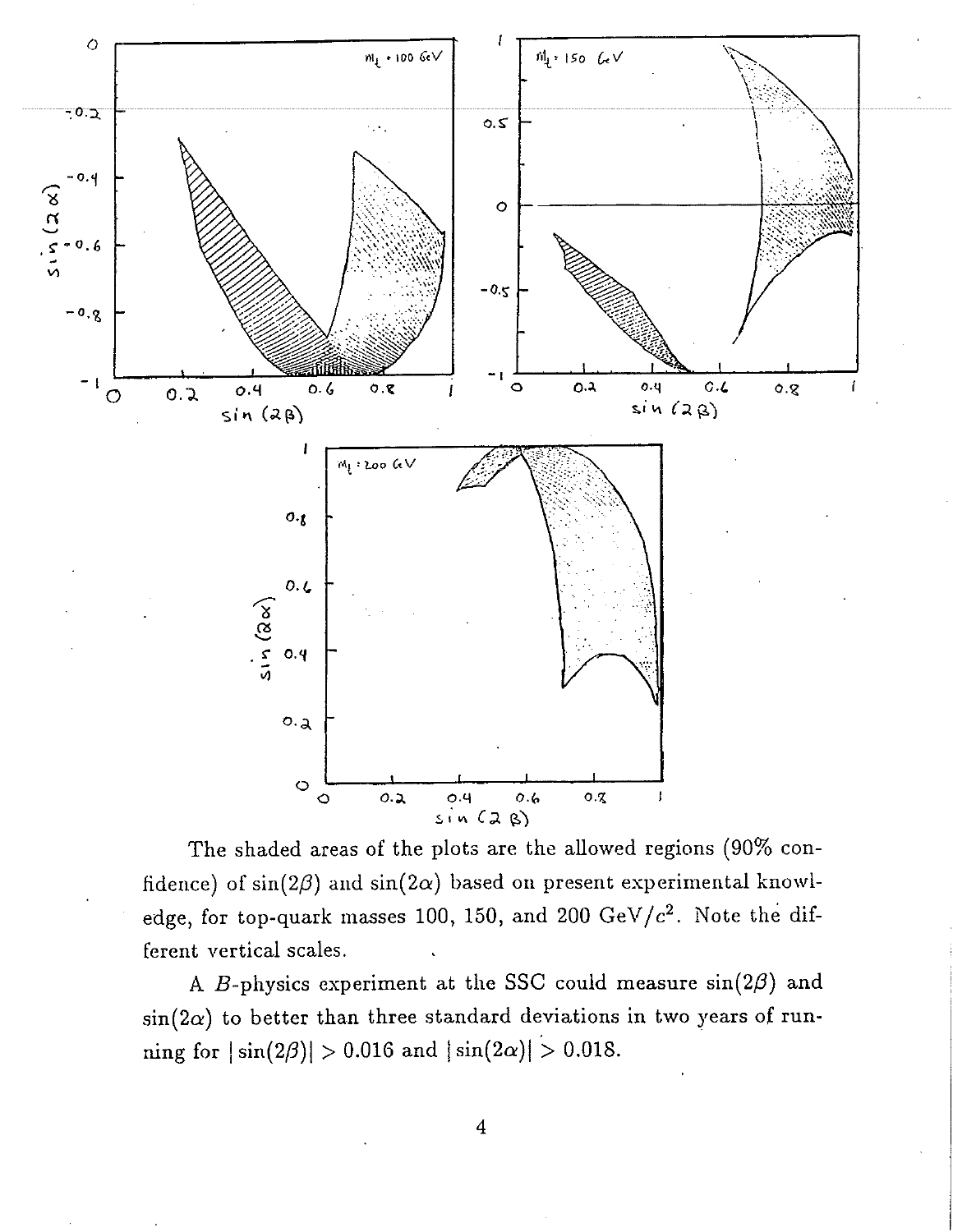# **Sensitivity to**  $\sin(2\beta)$  **via**  $B_d^0 \rightarrow J/\psi K_S^0$

Suppose we have collected N reconstructed and tagged events of the type  $B_d^0(\bar{B}_d^0) \to J/\psi K_S^0$ . At a hadron collider a typical B travels 2 mm before it decays, permitting a good measurement of the decay time. Then by analysis of the time-resolved decay asymmetry

$$
A(t) = \frac{\Gamma(B(t) \to f) - \Gamma(\bar{B}(t) \to \bar{f})}{\Gamma(B(t) \to f) + \Gamma(\bar{B}(t) \to \bar{f})} = \sin(2\beta)\sin x_q(t/\tau),
$$

we can obtain a measurement of  $sin(2\beta)$  with statistical significance of S standard deviations where

$$
S = \frac{\sin(2\beta)}{\sigma(\sin(2\beta))} = \sqrt{N} \frac{\sin(2\beta)}{1 - \sin^2(2\beta)}.
$$

The minimum value of  $sin(2\beta)$  that could be resolved to three standard deviations with  $N$  events is then

$$
\sin(2\beta)_{\min,3\sigma} = \frac{3}{\sqrt{N+9}}.
$$

However, we should take into account two possibilities that reduce the statistical significance:

- 1. A fraction  $p$  of the  $N$  events have been wrongly tagged. [Note that  $0 < p < 1/2$ .
- 2. For each true  $B_d^0(\bar{B}_d^0) \to J/\psi K_S^0$  event reconstructed we have b false reconstructions that have zero asymmetry. Then  $1/b$  is the signal-to-noise ratio for this channel.

If there are no errors on our knowledge of  $p$  and  $b$ , we have

$$
\sin(2\beta)_{\min,3\sigma} = \frac{3(1+b)}{(1-2p)\sqrt{N(1+b)+9}}.
$$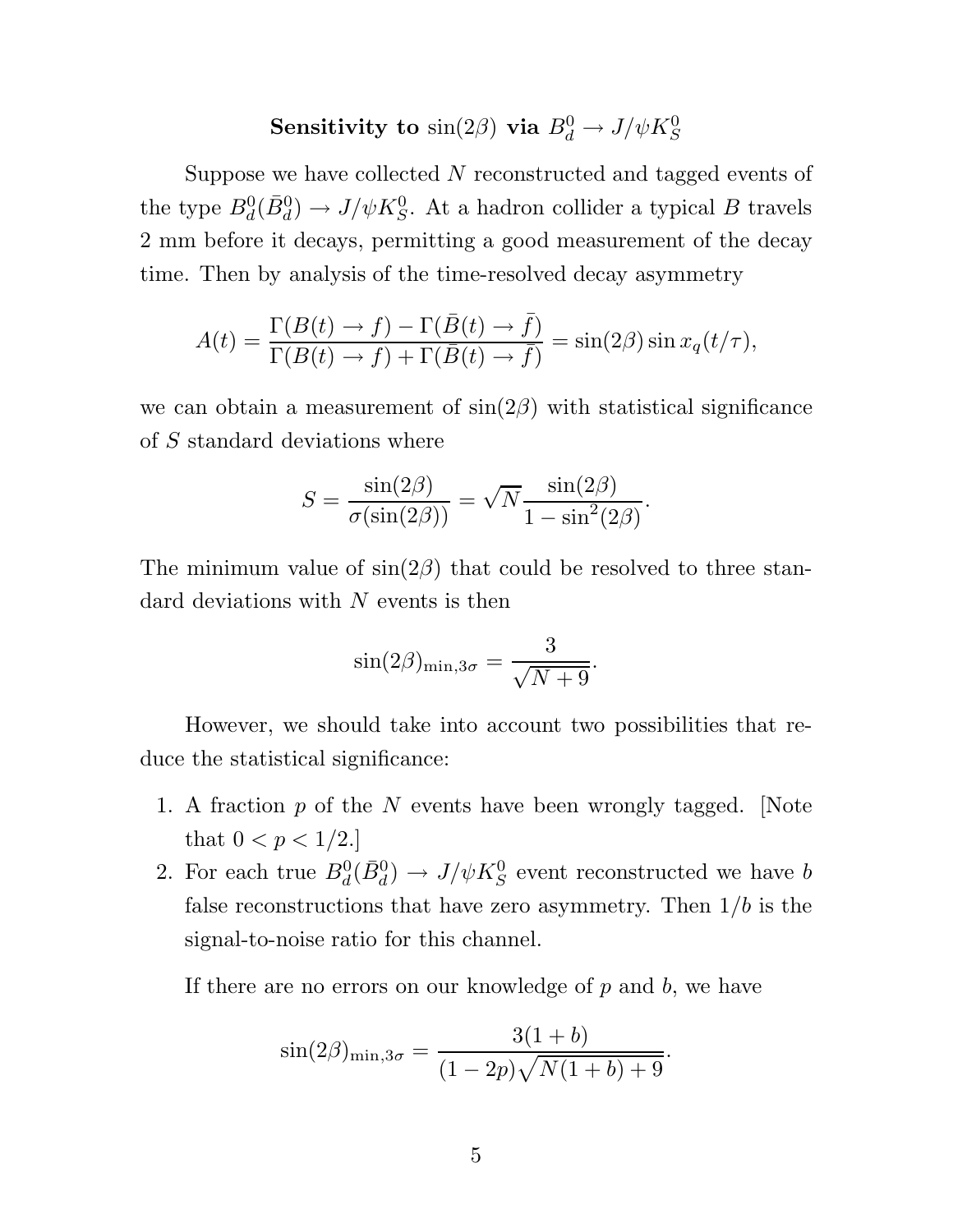**Sensitivity to**  $\sin(2\beta)$  **via**  $B_d^0 \rightarrow J/\psi K_S^0$  at the SSC

- Luminosity....................................10<sup>32</sup> cm−<sup>2</sup>sec−<sup>1</sup>.
- Two standard running years of  $10^7 \text{ sec} \Rightarrow \dots \dots \dots \dots 2 \text{ fb}^{-1}$ .
- <sup>σ</sup>BB¯ = 500 <sup>μ</sup>b at the SSC <sup>⇒</sup>................... <sup>10</sup><sup>12</sup> <sup>B</sup>-B¯ pairs.
- 3/4 <sup>B</sup><sup>0</sup> <sup>d</sup> or B¯<sup>0</sup> <sup>d</sup> per <sup>B</sup>-B¯ pair <sup>⇒</sup>................... <sup>7</sup>.<sup>5</sup> <sup>×</sup> <sup>10</sup><sup>11</sup> <sup>B</sup><sup>0</sup> d.
- B.R. for  $B^0 \to J/\psi K^0_S$ ;  $J/\psi \to e^+e^-$ ;  $K^0_S \to \pi^+\pi^-$ :  $(5 \times 10^{-4})(0.07)(0.69) = 2.4 \times 10^{-5}$ 
	- <sup>⇒</sup> ................................. <sup>1</sup>.<sup>8</sup> <sup>×</sup> <sup>10</sup><sup>7</sup> <sup>B</sup><sup>0</sup> <sup>→</sup> <sup>e</sup>+e−π+π−.
- Geometric acceptance (with  $P_T$  cut) for  $B^0 \to e^+e^-\pi^+\pi^-$  is 0.3; Vertex and tracking efficiency  $\sim 0.33$ 
	- <sup>⇒</sup> .................. <sup>1</sup>.<sup>8</sup> <sup>×</sup> <sup>10</sup><sup>6</sup> reconstructed <sup>B</sup><sup>0</sup> <sup>→</sup> <sup>e</sup>+e−π+π−.
- For a CP-violation analysis we need a tag on the second B. Use the decays  $B \to e\nu X$  and  $B \to \mu\nu X$ .

The electron tagging efficiency is

 $(0.5$  geometric acceptance  $+$   $P_T$  cut)

·(0.1 branching fraction)

 $\cdot$ (0.5 vertex and tracking efficiency)

 $= 0.025.$ 

Similarly we estimate a muon tagging efficiency of 0.025

 $\Rightarrow$  total tagging efficiency of 0.05

 $\Rightarrow$ .....................90,000 tagged, reconstructed  $B^0 \rightarrow e^+e^-\pi^+\pi^-$ .

- We also expect ~ 65,000 tagged, reconstructed  $B^0 \to \mu^+ \mu^- \pi^+ \pi^-$ .
- $\bullet \Rightarrow \ldots \ldots \ldots \ldots \ldots 155,000$  tagged, reconstructed  $B^0 \to J/\psi K^0_S$ .
- Mistagging factor:  $1 2p \sim 0.5$ .
- Background-to-signal ratio  $b \sim 0.1$ .
- $\bullet \Rightarrow \dots \dots \dots \dots \dots \dots \dots \dots \dots \dots \dots \quad \text{sin}(2\beta)_{\text{min},3\sigma} = 0.016.$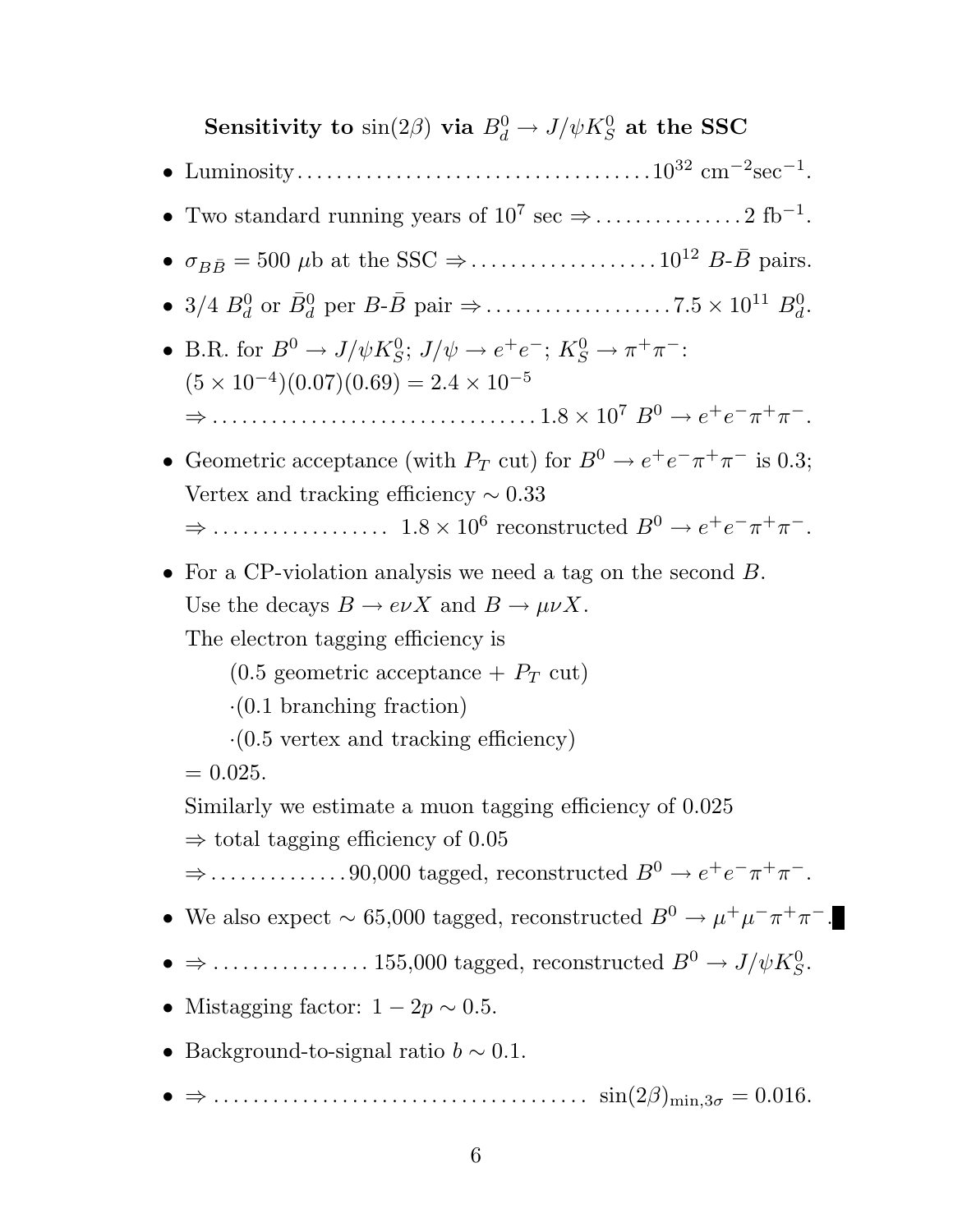# **Sensitivity to**  $\sin(2\alpha)$  **via**  $B_d^0 \to \pi^+\pi^-$  at the SSC

- Luminosity....................................10<sup>32</sup> cm−<sup>2</sup>sec−<sup>1</sup>.
- Two standard running years of  $10^7 \text{ sec} \Rightarrow \dots \dots \dots \dots 2 \text{ fb}^{-1}$ .
- <sup>σ</sup>BB¯ = 500 <sup>μ</sup>b at the SSC <sup>⇒</sup>................... <sup>10</sup><sup>12</sup> <sup>B</sup>-B¯ pairs.
- 3/4 <sup>B</sup><sup>0</sup> <sup>d</sup> or B¯<sup>0</sup> <sup>d</sup> per <sup>B</sup>-B¯ pair <sup>⇒</sup>................... <sup>7</sup>.<sup>5</sup> <sup>×</sup> <sup>10</sup><sup>11</sup> <sup>B</sup><sup>0</sup> d.
- B.R. for  $B^0 \to \pi^+\pi^- = 2 \times 10^{-5} \Rightarrow \dots \dots 1.5 \times 10^7 B^0 \to \pi^+\pi^-$ .
- Geometric acceptance for  $B^0 \to -\pi^+\pi^-$  is 0.8; Vertex and tracking efficiency  $\sim 0.33$ <sup>⇒</sup> ......................... <sup>4</sup> <sup>×</sup> <sup>10</sup><sup>6</sup> reconstructed <sup>B</sup><sup>0</sup> <sup>→</sup> <sup>π</sup>+π−.
- For a CP-violation analysis we need a tag on the second B. Use the decays  $B \to e\nu X$  and  $B \to \mu\nu X$ . The overall tagging efficiency is 0.05 <sup>⇒</sup>.................. 200,000 tagged, reconstructed <sup>B</sup><sup>0</sup> <sup>→</sup> <sup>π</sup>+π−.
- Mistagging factor:  $1 2p \sim 0.5$ .
- Background-to-signal ratio could be only  $b \sim 1$ .
- $\bullet \Rightarrow \dots \dots \dots \dots \dots \dots \dots \dots \dots \dots \dots \quad \sin(2\alpha)_{\min,3\sigma} = 0.018.$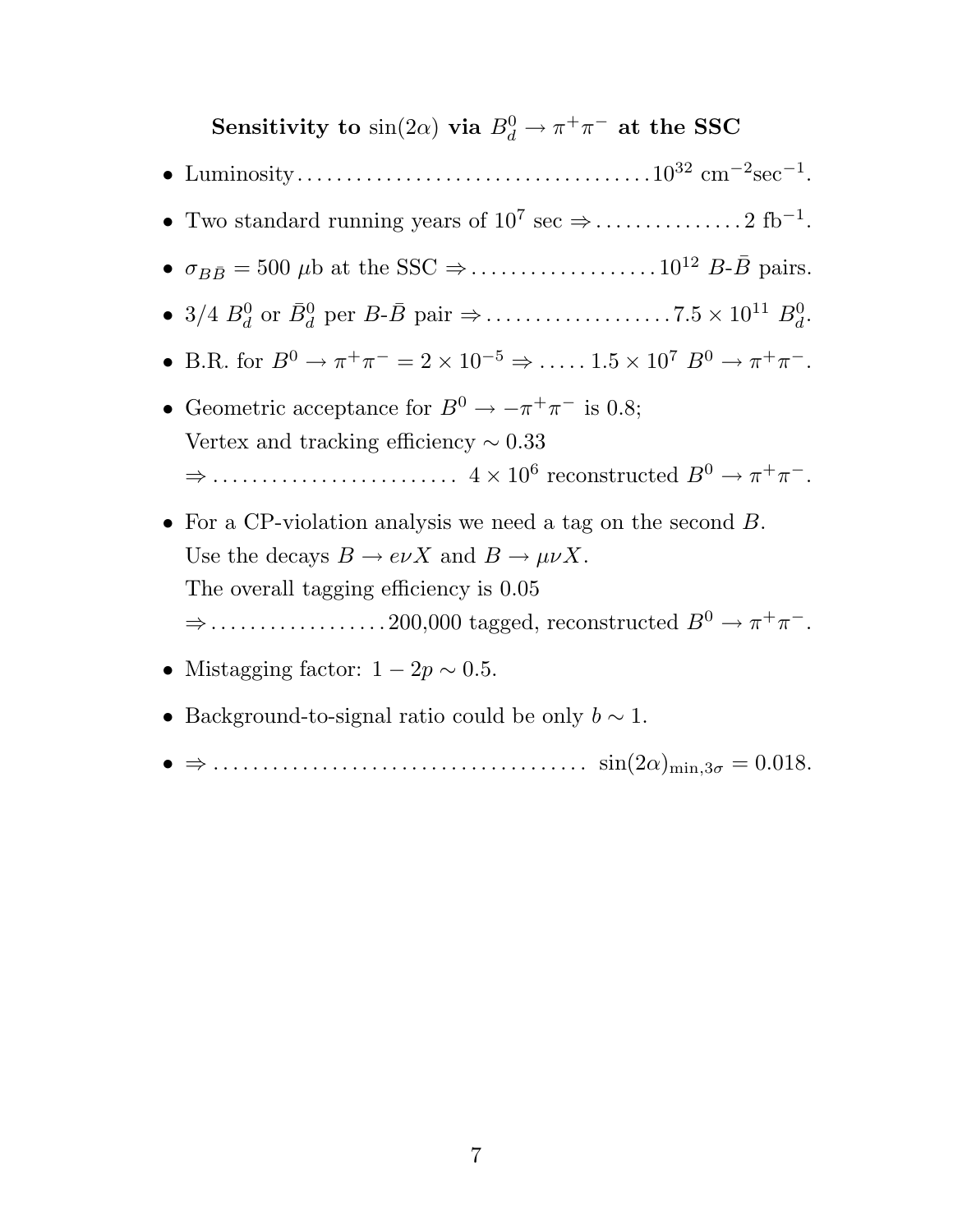#### **Comments on Assumptions in the Estimates**

- 1. While a luminosity of  $10^{32}$  cm<sup>-2</sup>s<sup>-1</sup> is low by the design standards of the SSC it does imply a 10-MHz event rate. This is the eventual goal of our proposed B-physics experiment (BCD), but in the early running a luminosity of  $10^{31}$  is more realistic. *The luminosity at the TEV I should reach* 10<sup>31</sup> *without the Main Ring Upgrade, and*  $5 \times 10^{31}$  *with it.*
- 2. The cross section for  $B-\overline{B}$  pairs at the SSC is not well known due to uncertainty in the very low  $x$  gluon structure function. A value of 500  $\mu$ b is in the center of the range commonly anticipated. *The cross section at TEV I is commonly taken as 45* μ*b.*
- 3. We do not expect to reconstruct  $\pi^0$ 's, and so will not be sensitive to  $K_S^0 \to \pi^0 \pi^0$ .
- 4. While the geometric acceptance for  $B \to e^+e^-\pi^+\pi^-$  will be  $\sim$ 0.8, electron identification will require a  $P_T$  cut of at least 1  $GeV/c$ , reducing the acceptance to  $\sim 0.3$ .
- 5. To maintain a vertexing and tracking efficiency <sup>∼</sup> <sup>0</sup>.33 in the high-multiplicity environment of the SSC will require a detector with large numbers of channels. We propose (at least) an order of magnitude more detector elements than now in use at LEP, SLC, or TEV I, but will encounter multiplicities only 2-3 times larger.
- 6. Muons will be identified only at forward and intermediate angles, reducing the geometric acceptance for  $B \to \mu^+ \mu^- \pi^+ \pi^-$  to about 0.6. The requirement that the muons penetrate the steel absorbers reduces to acceptance to about 0.2.

*An experiment at TEV I would likely forego the muon option due to lack of space.*

7. The use of semileptonic decays for tagging (according to the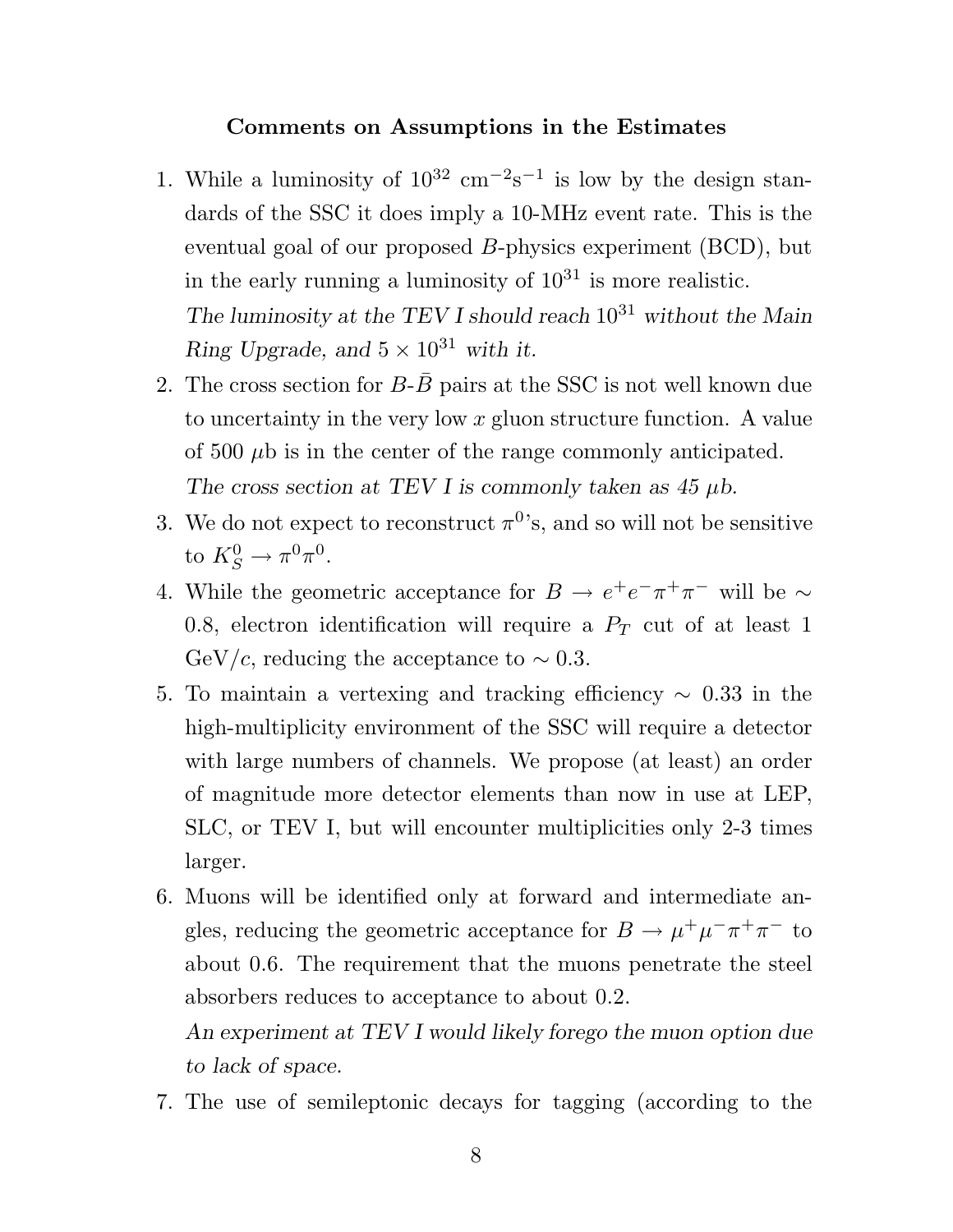charge of the leading lepton with a secondary vertex) limits the total tagging efficiency to about 0.05. A tag based on the charge of the leading particle to a secondary vertex might have greater efficiency, but is difficult to implement at high luminosity.

*With only an electron tag at TEV I, the tagging efficiency would be limited to 0.025.*

8. We estimate the mistagging probability p. At a hadron collider the tagging B could be either a  $B_u$ , a  $B_d$ , or a  $B_s$  (or their antiparticles), which we presume to be produced in the ratio

$$
B_u:B_d:B_s=\frac{1-\epsilon}{2}:\frac{1-\epsilon}{2}:\epsilon.
$$

Here we will use  $\epsilon = 0.25$ . In our tags it is unlikely that we will reconstruct which of the three kinds of B's caused the tag. The neutral B's can oscillate to their antiparticles before decaying, and we deduce that

$$
1 - 2p = \frac{1 - \epsilon}{2} + \frac{1 - \epsilon}{2} \frac{1}{1 + x_d^2} + \epsilon \frac{1}{1 + x_s^2} \sim 0.6,
$$

supposing the mixing parameters have values  $x_d = 0.75$  and  $x_s = \frac{1}{2}$ 10. This presumes we cannot use a measurement of the proper time of the decay of the tagging  $B$  to improve the efficiency. There is also the possibility of a mistag because we tag on the charge of tertiary particle of the wrong sign. If this occurs with 5% probability it would reduce  $1 - 2p$  from 0.6 to 0.5.

9. While the decay  $B_d \to J/\psi K_S^0$  is sometimes called background free, this is not entirely so. At a hadron collider, the mass resolution must be sufficient to distinguish the decay  $B_s \to J/\psi K_S^0$ . Also, decays  $B_d \to J/\psi K_S^0 X$  could be troublesome, especially if X is neutral. However the  $J/\psi$ - $K^0_S$  invariant-mass spectrum from such events is essentially flat from about 4 GeV/ $c^2$  to  $M_B - M_\pi$ .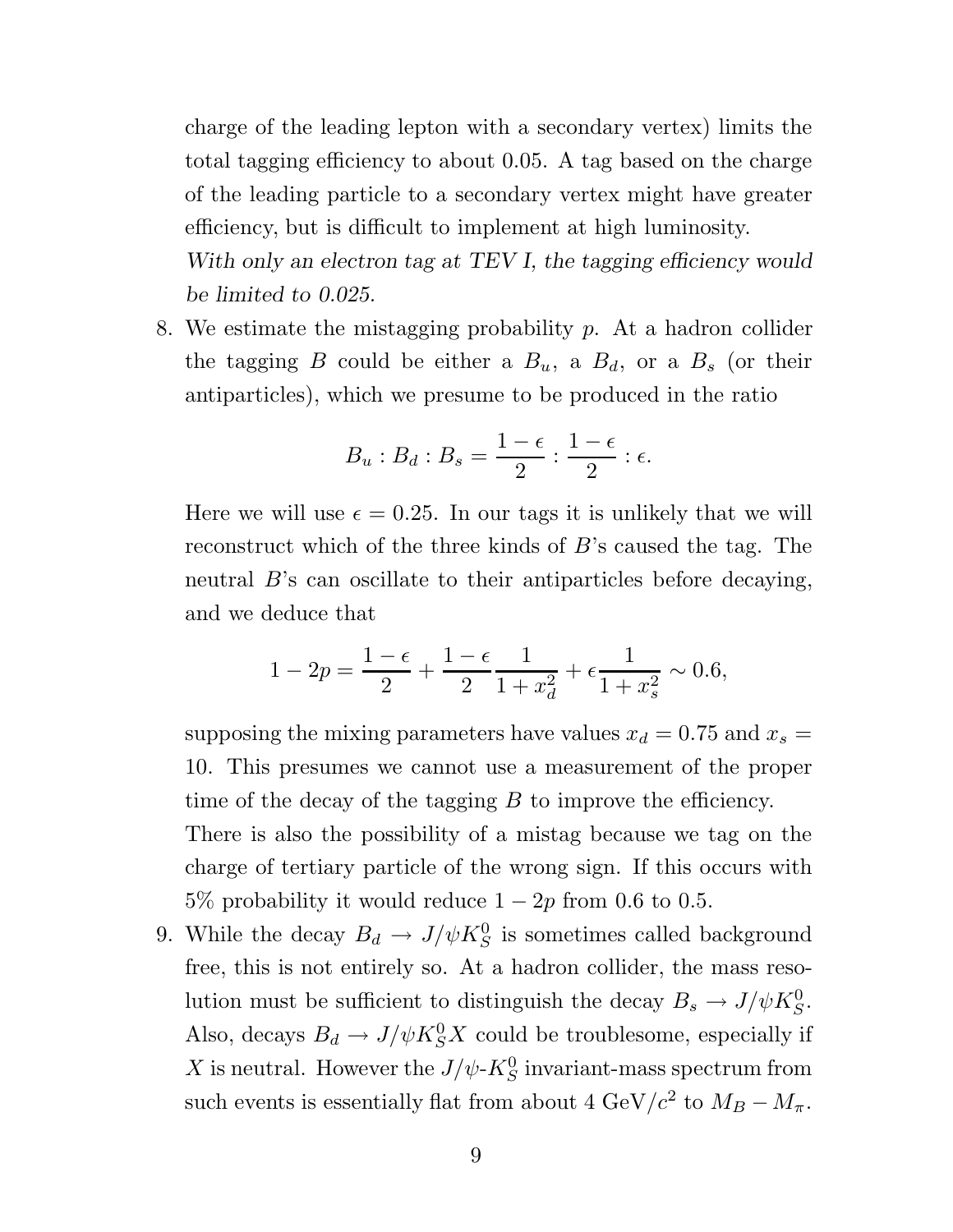Again, if the mass resolution is significantly better than  $M_{\pi}$  there will be little problem.

Of some concern are decays  $B \to J\psi X$  in which X does not reconstruct to the secondary vertex of the  $J/\psi$ . Then we might form a false  $J/\psi$ - $K_S^0$  using a  $K_S^0$  from the rest of the event. Because of the long lifetime of the  $K_S^0$  we will have only limited accuracy of reconstruction of a secondary vertex for it, and we might have to pay a significant price if we must require a clear secondary vertex for the  $K_S^0$ .

An interesting question is whether a vertex detector is needed at all for  $B_d \to J/\psi K_S^0$ ? In a Monte Carlo study of this decay we also combined the  $J/\psi$  with all other  $K_S^0$  in the SSC event, and found about 20:1 signal-to-noise assuming a  $25$ -MeV/ $c<sup>2</sup>$  mass resolution. This signal is reduced by the ratio of  $J/\psi$  production from  $B_d \to J/\psi K_S^0$  to that from any source, and so likely drops below 1:1. A vertex detector is needed at the SSC. [However, we estimate that at CDF where only high- $P_T$  decays are detected with pseudorapidity  $|\eta| < 1$ , the signal-to-noise for  $B_d \to J/\psi K^0_S$ is 2:1 even without a vertex detector!]

Here we suppose the background-to-signal for  $B_d \to J/\psi K^0_S$  at the SSC is  $b \sim 0.1$ .

- 10. For the decay  $B_d \to \pi^+\pi^-$  the signal-to-noise will not be nearly as good. Monte Carlo simulations of the rejection power of the vertex detector against  $\pi^+\pi^-$  combinations actually from the primary vertex but yielding an apparent secondary vertex suggest that we may have  $b \sim 1$ .
- 11. *The sensitivity for an experiment at the upgraded TEV I follows from pp. 6-7, noting the adjustments in items 1, 2, 6, and 7:*

$$
\sin(2\beta)_{\text{min},3\sigma} = 0.14, \qquad \sin(2\alpha)_{\text{min},3\sigma} = 0.11.
$$